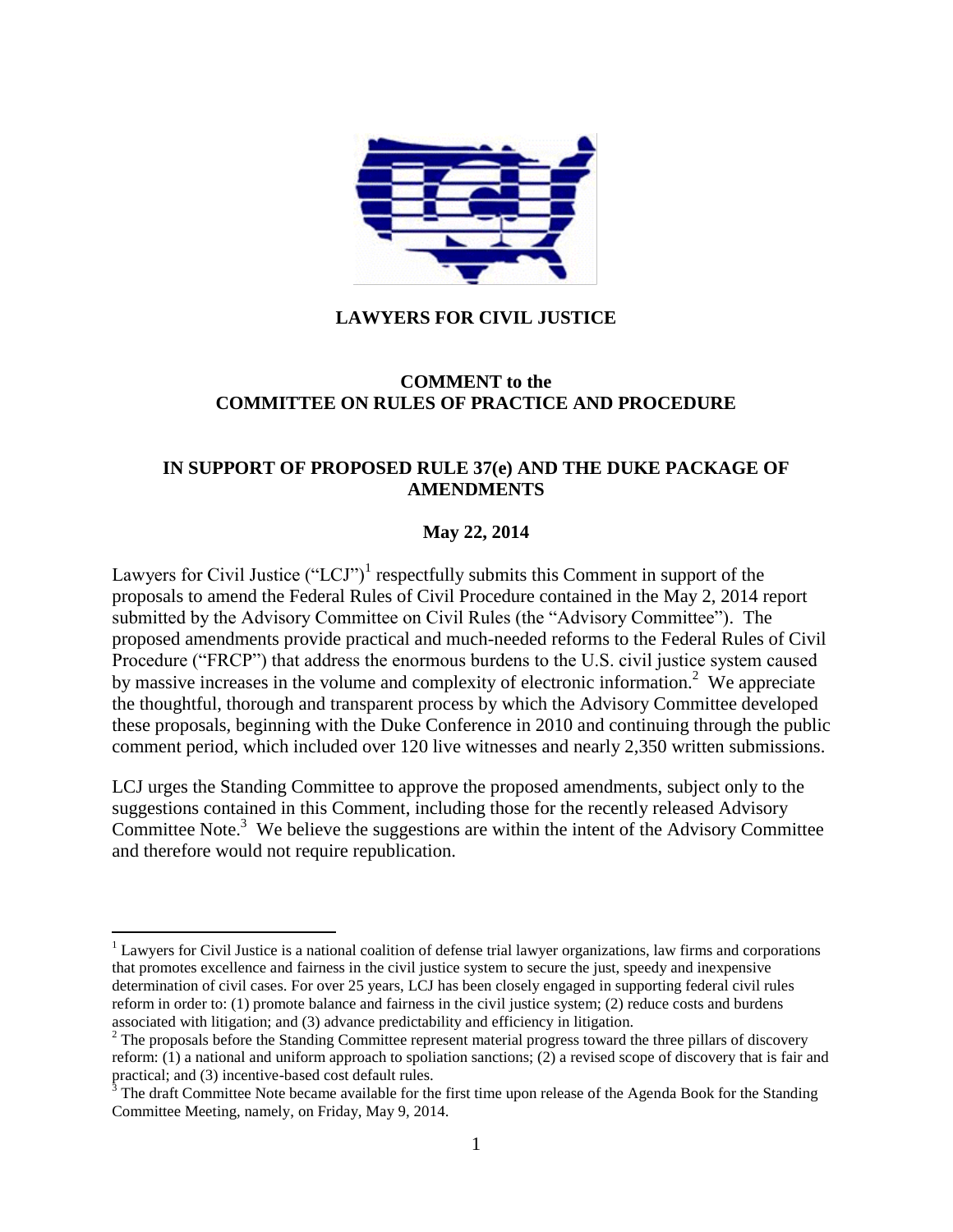### **I. The Need for Reform**

The need for FRCP reform is clear: there is solid agreement among a diverse spectrum of stakeholders that the high costs and burdens of discovery are skewing the U.S. civil justice system. Data from the American College of Trial Lawyers<sup>4</sup> and the American Bar Association<sup>5</sup> demonstrate that large majorities of both the plaintiffs' and defense bars think that discovery is too expensive, that costs rather than merits force settlements, and that e-discovery is abused. Similarly, a survey of the Association of Corporate Counsel administered by the Institute for the Advancement of the American Legal System $\overline{6}$  found that 80 percent of chief legal officers or general counsel disagree with the statement that "outcomes are driven more by the merits of the case than by litigation costs."

The high costs and burdens of discovery – especially electronic discovery – create a barrier to entry into our courts. It forces litigants to opt out of the U.S. courts in favor of other forms of dispute resolution or, unfortunately, to settle cases without regard to the merits in an effort to avoid the expense of discovery. If adopted, the proposed amendments will help lower the costs and burdens of discovery while protecting the ability of parties to access the information they need to bring or defend against legal claims.

# **II. Proposed Rule 37(e): Preservation and Sanctions**

The Advisory Committee's proposal for replacement of current Rule 37(e) is greatly improved from the version published for public comment. In addition, the recently released Advisory Committee Note (the "Committee Note") has been simplified and is focused on the practical issues facing courts and parties.

# **A. Proposed Rule 37(e) Is Properly Restricted to ESI.**

The Advisory Committee presented a prescient question at the outset of the public comment period: would it be best to confine the revision of Rule 37(e) to losses of electronically stored information ("ESI")? As it turned out, the answer was "yes," given the difficulties created by the problematic formulation meant to address *Silvestri*-type cases concerning losses of case-critical physical evidence.<sup>7</sup> The Advisory Committee appropriately revised its approach to focus solely on ESI, where a uniform standard is most needed. However, while the existing case law

 $\overline{a}$ <sup>4</sup> Rebecca Love Kourlis, Jordan M. Singer, & Paul C. Saunders, *Survey of experienced litigators finds serious cracks in U.S. civil justice system,* 92 JUDICATURE 78 (Sept. -Oct. 2008), *available at* 

[http://iaals.du.edu/images/wygwam/documents/publications/Survey\\_Experienced\\_Litigators\\_Finds\\_Serious\\_Cracks](http://iaals.du.edu/images/wygwam/documents/publications/Survey_Experienced_Litigators_Finds_Serious_Cracks_In_US_CJS2008.pdf) In US\_CJS2008.pdf.

<sup>&</sup>lt;sup>5</sup> AMERICAN BAR ASSOC. SECTION OF LITIGATION, MEMBER SURVEY ON CIVIL PRACTICE: DETAILED REPORT (Dec. 2009), *available at* 

[http://www.uscourts.gov/uscourts/RulesAndPolicies/rules/Duke%20Materials/Library/ABA%20Section%20of%20](http://www.uscourts.gov/uscourts/RulesAndPolicies/rules/Duke%20Materials/Library/ABA%20Section%20of%20Litigation,%20Survey%20on%20Civil%20Practice.pdf) [Litigation,%20Survey%20on%20Civil%20Practice.pdf.](http://www.uscourts.gov/uscourts/RulesAndPolicies/rules/Duke%20Materials/Library/ABA%20Section%20of%20Litigation,%20Survey%20on%20Civil%20Practice.pdf)

<sup>6</sup> INST. FOR THE ADVANCEMENT OF THE AM. LEGAL SYST., CIVIL LITIGATION SURVEY OF CHIEF LEGAL OFFICERS AND GENERAL COUNSEL BELONGING TO THE ASSOCIATION OF CORPORATE COUNSEL (2010), *available at*  [http://iaals.du.edu/images/wygwam/documents/publications/Civil\\_Litigation\\_Survey2010.pdf](http://iaals.du.edu/images/wygwam/documents/publications/Civil_Litigation_Survey2010.pdf) .

<sup>7</sup> In *Silvestri v. Gen. Motors Corp.,* 271 F.3d 583 (4th Cir. 2001), a product liability case, the car in which Plaintiff claimed the airbag failed to deploy during an accident was sold and repaired before Defendant's experts could inspect it. In light of the substantial prejudice to Defendant caused by the loss of this "central piece of evidence," Plaintiff's case was dismissed.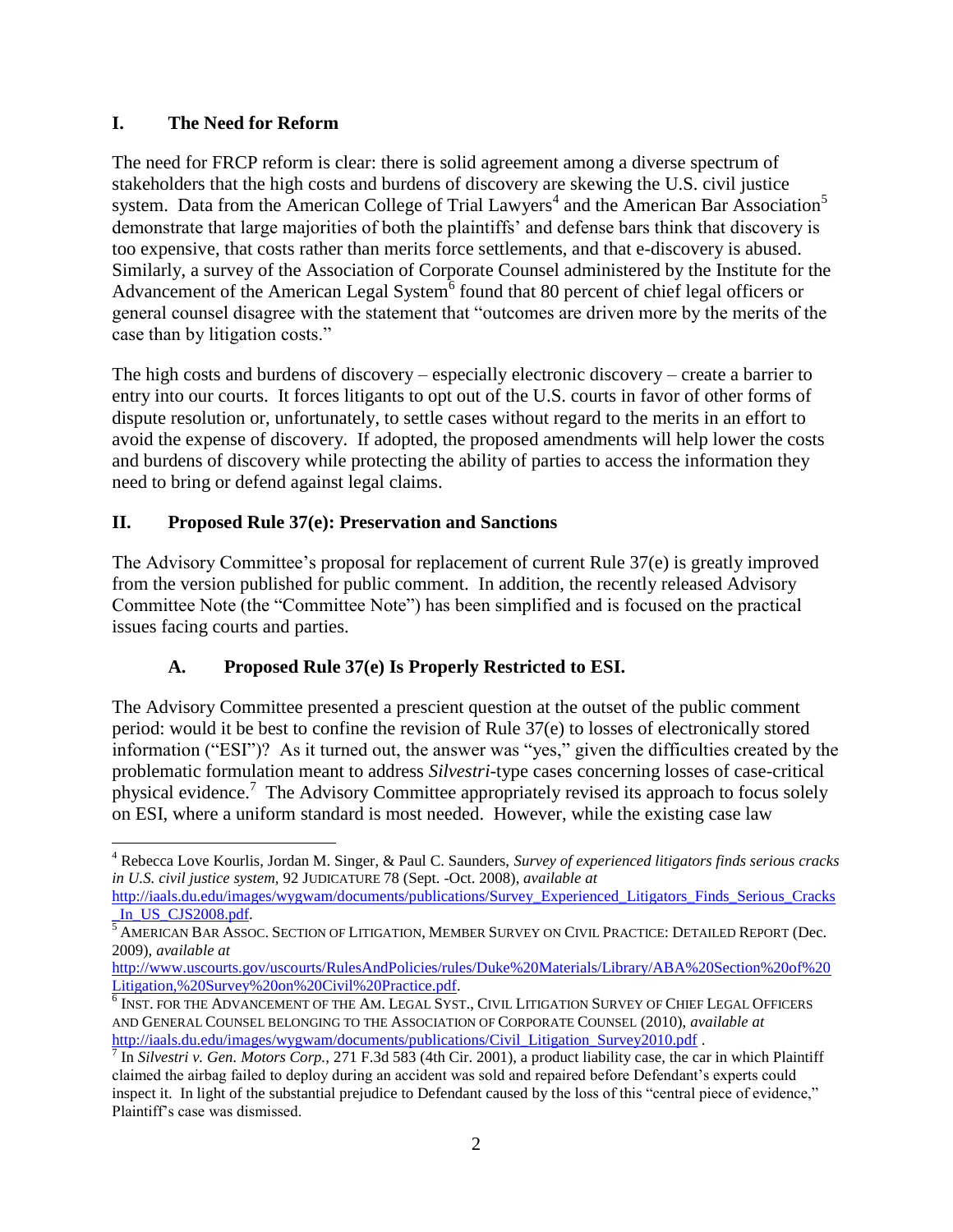concerning claims of spoliation of documents and tangible property is well-developed, it would be appropriate for the Committee Note to express the expectation that the case law governing those forms of discoverable information should evolve in harmony with the new Rule 37(e)).

# **B. Proposed Rule 37(e) Should Refer to Rule 26(b)(1).**

Proposed Rule 37(e) concerns ESI that "should have been preserved," but neither the text of the rule nor the Committee Note provides specific guidance about the relationship of the scope of preservation to the scope of discovery as defined by Rule 26(b)(1). Courts and parties would benefit from guidance on that topic, particularly because parties must decide what "should [be] preserved" early in a case, often well in advance of litigation.<sup>8</sup>

However, it is obvious that there is no duty to preserve ESI that will not be sought in the case. Accordingly, LCJ recommends that either the introductory sentence to Rule 37(e) or the Committee Note clarify that the rule applies only to ESI "*within the scope of discovery as defined by Rule 26(b)(1)."*

# **C. Subsection (1) Should Clearly Exclude Strict Liability.**

The proposed rule appropriately rejects the negligence standard in *Residential Funding Corp. v.*  DeGeorge Fin. Corp.<sup>9</sup> by requiring that a party must have "acted with the intent to deprive another party of the information's use in the litigation." However, that requirement is confined to measures listed in Subsection (2). This leaves Subsection (1) susceptible to a broader interpretation that would not clearly exclude losses of ESI whose prejudicial impact results from mere carelessness or unintentional fault, amounting to *per se* or strict liability.<sup>10</sup>

If Subsection (1) were interpreted to establish that ESI "should have been preserved" merely because the loss of ESI occurs after a duty to preserve attaches,  $\frac{1}{1}$  it would also have the effect of *lowering* the standard in Circuits which now require an explicit showing of culpability. This clearly is not the intent of the proposal. As the proposed Committee Note correctly states, the rule "does not call for perfection." Accordingly, the Committee Note should emphasize that the predicate requirement of a failure to take "reasonable steps" does not invoke a strict liability standard, since "[w]hether preservation or discovery conduct is acceptable in a case depends on what is *reasonable*, and that in turn depends on whether what was done – or not done – was *proportional* to that case and consistent with clearly established applicable standards."<sup>12</sup>

One possibility is to acknowledge, as The Sedona Conference® has done in Principle 6, that "[r]esponding parties are best situated to evaluate the procedures, methodologies, and technologies appropriate for preserving and producing their own electronically stored

<sup>&</sup>lt;sup>8</sup> Typically, as the case progresses, the scope of preservation is adjusted to fit the expanded (or contracted) issues involved.

 $9$  306 F.3d 99 (2d Cir. 2002) (need only show that evidence was destroyed "knowingly, even if without intent [to breach a duty to preserve it], or *negligently*") (emphasis in original).

 $10$  Fortunately, under Subsection (1), the broad discretion of trial courts will be limited to measures which are not greater than needed to cure prejudice resulting from a failure to preserve.

<sup>11</sup> *Cf*. *Zubulake v. UBS Warburg LLC*, 220 F.R.D. 212, 220 (S.D.N.Y. 2003) ("[o]nce the duty to preserve attaches, any destruction of documents is, at a minimum, negligent").

<sup>&</sup>lt;sup>12</sup> Rimkus Consulting Grp. Inc. v. Cammarata, 688 F. Supp. 2d 598, 613 (S.D. Tex. 2010) (emphasis in original).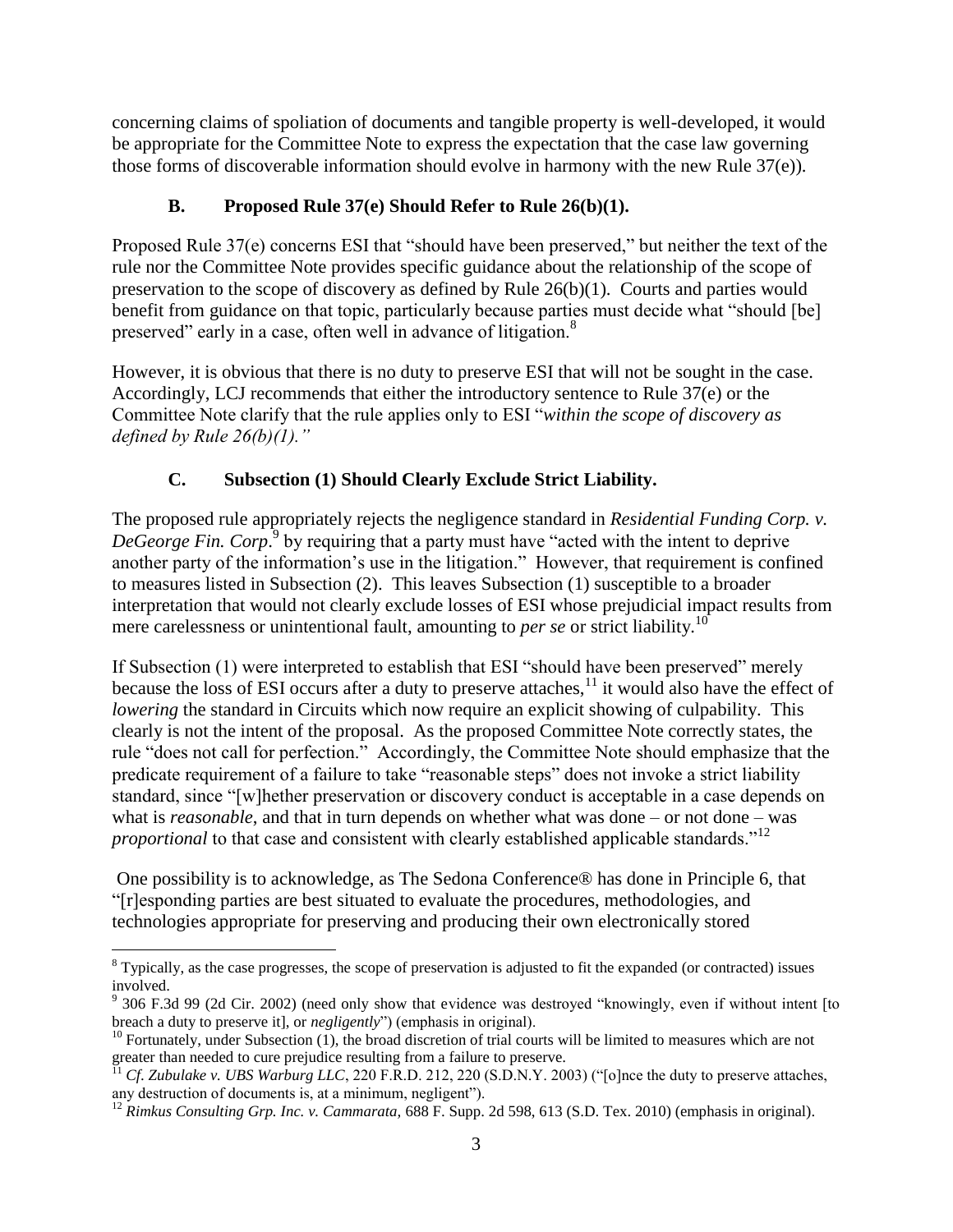information."<sup>13</sup> Another approach would be to emphasize that only "intentional" conduct (which could include a willful omission), directed at achieving a lack of preservation, is within the scope of conduct that could trigger an application of the rule.

These clarifications to the Committee Note will help to ensure that proposed Rule 37(e) does not lower the threshold for sanctions and to reduce the types of motion practice and "gotcha" games that needlessly drive up discovery costs.

### **D. The Conjunction Between Subsections (1) and (2) Should Be "but" Rather Than "or."**

The Committee Note correctly states that Subsection (2), authorizing very severe measures to address or deter failures to preserve, are available "only" upon a finding of specific intent. Unfortunately, the use of the conjunctive phrase "or" (which was added after the Advisory Committee approved the proposed rule) between subsections (1) and (2) creates the misimpression that Subsection (1) is independent and therefore *is not* limited by Subsection (2).

We believe that Subsection (2) should serve as a limitation on the measures authorized by Subsection (1), not a stand-alone alternative to it. Therefore, the use of the conjunction "but" would be a better choice and more consistent with that intent. An alternative clarifying change would be to amend Subsection (2) to read, "Only upon a *further* finding . . . ."

# **E. Subsection (2) Should Include an Explicit Prejudice Requirement.**

As currently written, Subsection (2) can be read to authorize severe sanctions even where a loss of ESI (with the requisite intent) has not prejudiced any party. However, the Committee Note seems to confirm that the Advisory Committee did not intend to reject the requirement of prejudice, which is uniformly assessed in dealing with harsh sanctions under current case law.

The Committee Note explains that an explicit requirement of prejudice is unnecessary because a finding of specific intent "suggests that the opposing party was prejudiced." The Committee Note also gives a second reason: prejudice is not required for "rare" cases involving "reprehensible" conduct.

As LCJ proposed to the Advisory Committee, it would be preferable to add an explicit reference to a "finding of prejudice to another party" to the text of Subsection (2) or to the relevant portion of the Committee Note. (The substitution of "but" for "or," as noted in the preceding section,

<sup>13</sup> *The Sedona Principles: Best Practices, Recommendations & Principles for Addressing Electronic Document Production* at 38 (2d ed. June 2007). *See also Kleen Prods. LLC v. Packaging Corp. of Am.*, No. 10 C 5711, 2012 WL 4498465, at \*5 (N.D. Ill. Sept. 28, 2012) (observing that under Sedona Principle 6 "[r]esponding parties are best situated to evaluate the procedures, methodologies, and techniques appropriate for preserving and producing their own electronically stored information."); *Ford Motor Co. v. Edgewood Props., Inc.*, 257 F.R.D. 418, 427 (D.N.J. 2009) ("The Sedona Principles wisely state that it is, in fact, the producing party who is the best position to determine the method by which they will collect documents. . . . absent an agreement or timely objection, the choice is clearly within the producing party's sound discretion."); *Cache La Poudre Feeds, LLC v. Land O'Lakes, Inc.*, 244 F.R.D. 614, 628 (D. Colo. 2007) ("in the typical case, '[r]esponding parties are best situated to evaluate the procedures, methodologies, and technologies appropriate for preserving and producing their own electronic data and documents.'").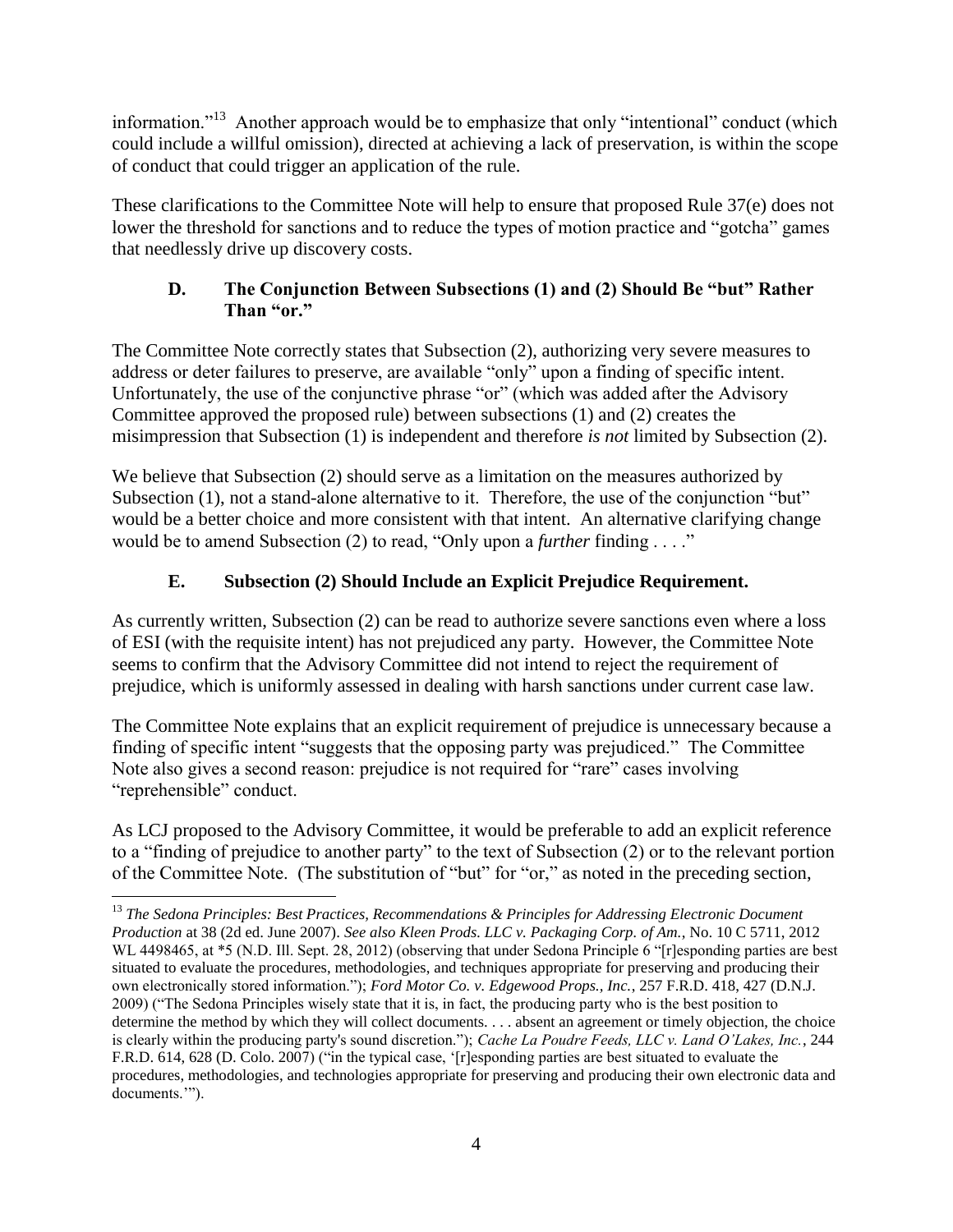would help clarify this point, and the insertion of "further" in Subsection (2) would make the point definitively.) We understand the Advisory Committee's desire to reserve the ability to punish "incompetent spoliators" but respectfully suggest that opening a loophole in the general rule for that exceptional circumstance is not worth the risk that the intent of the rule could be misconstrued. The lack of an explicit prejudice requirement may encourage measures solely to punish or deter – measures that will affect or even direct the outcome of civil cases that have not been impacted by the bad behavior.

### **F. The "Intent to Deprive" Standard in Subsection (2) Should Apply to Measures That Are the Functional Equivalent of Those Specified in Subsection (2).**

The Committee Note properly admonishes courts not to impose measures under Subsection (1) that "have the effect" of the measures specified under Subsection (2). In our view, the Committee Note should list more examples of such measures (*i.e.*, those that "have the effect" of the measures specified in Subsection  $(2)$ ) including shifts in the burden of proof,<sup>14</sup> that would have a material impact on the evidentiary burdens or outcome of the trial itself. For example, striking claims or defenses has the same effect as entering default judgments. By doing so, the Committee Note will help avoid the risk that individual courts could fashion evidentiary-related instructions or remedies in the absence of a demonstrated intent to deprive. Alternatively, the Standing Committee could simply add a Subsection (D) to Subsection (2) that states, "(D) or other actions or orders having similar effect."

# **III. The Duke Rules Package**

We urge the Standing Committee to approve the Duke Subcommittee proposals together with proposed Rule 37(e).

# **A. Proposed Rule 26(b)(1) Should Be Approved.**

The proposed amendment to Rule  $26(b)(1)$  to better describe the scope of discovery by incorporation of proportionality factors is a measured and important change. The broad scope of discovery under current Rule  $26(b)(1)$  is a fundamental cause of the discovery problems addressed in LCJ's prior Comments.<sup>15</sup> Studies have shown that the perceived value of wideopen discovery as a tool for justice is mistaken, and that the percentage of information ultimately relied upon by parties to litigation is a mere fraction of what is exchanged. Thus, a rule change that encourages proportionality will help to mitigate the unjustifiable expense and burden of unnecessary preservation and discovery.

 $\overline{a}$ <sup>14</sup> Akiona v. United States, 938 F.2d 158, 161 (9th Cir. 1991) (reversible error to shift burden of proof due to spoliation without establishing that the party "destroyed the [evidence] with the intent of covering up information"); *Cf. Ahcom, Ltd. v. Smeding,* No. 07-1139 SC, 2011 WL 3443499, at \*8-9 (N.D. Cal. Aug. 8, 2011) ("troubling" disposal of computer did not warrant shifting burden of proof due to lack of prejudice).

<sup>&</sup>lt;sup>15</sup> LAWYERS FOR CIVIL JUSTICE ET AL., RESHAPING THE RULES OF CIVIL PROCEDURE FOR THE 21ST CENTURY: THE NEED FOR CLEAR, CONCISE, AND MEANINGFUL AMENDMENTS TO KEY RULES OF CIVIL PROCEDURE (May 2, 2010), *available at* [http://www.lfcj.com/articles.cfm?articleid=40.](http://www.lfcj.com/articles.cfm?articleid=40)